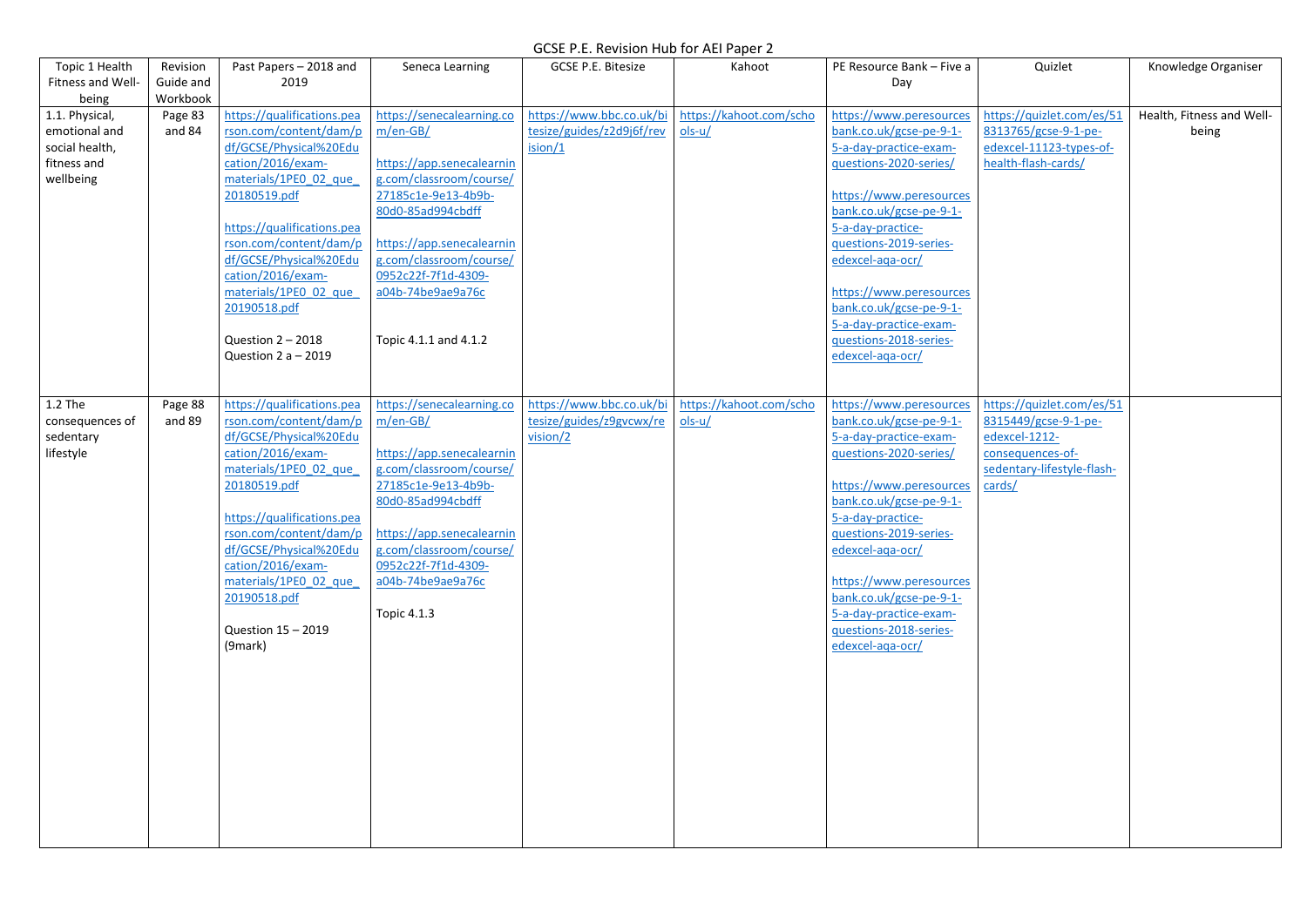| 1.3 Energy use, | Pages    | https://qualifications.pea | https://senecalearning.co | https://www.bbc.co.uk/bi | https://kahoot.com/scho | https://www.peresources | https://quizlet.com/es/51 | Diet and Nutrition |
|-----------------|----------|----------------------------|---------------------------|--------------------------|-------------------------|-------------------------|---------------------------|--------------------|
| diet, nutrition | 90,91,92 | rson.com/content/dam/p     | $m/en-GB/$                | tesize/guides/zyp6sg8/re | $ols-u/$                | bank.co.uk/gcse-pe-9-1- | 8315813/gcse-9-1-pe-      |                    |
| and hydration   | and 94   | df/GCSE/Physical%20Edu     |                           | vision/1                 |                         | 5-a-day-practice-exam-  | edexcel-1312-a-balanced-  |                    |
|                 |          | cation/2016/exam-          | https://app.senecalearnin |                          |                         | questions-2020-series/  | diet-macronutrients-      |                    |
|                 |          | materials/1PE0 02 que      | g.com/classroom/course/   | https://www.bbc.co.uk/bi |                         |                         | flash-cards/              |                    |
|                 |          | 20180519.pdf               | 27185c1e-9e13-4b9b-       | tesize/guides/zyp6sg8/re |                         | https://www.peresources |                           |                    |
|                 |          |                            | 80d0-85ad994cbdff         | vision/2                 |                         | bank.co.uk/gcse-pe-9-1- | https://quizlet.com/es/51 |                    |
|                 |          | https://qualifications.pea |                           |                          |                         | 5-a-day-practice-       | 8316134/gcse-9-1-pe-      |                    |
|                 |          | rson.com/content/dam/p     | https://app.senecalearnin | https://www.bbc.co.uk/bi |                         | questions-2019-series-  | edexcel-133-              |                    |
|                 |          | df/GCSE/Physical%20Edu     | g.com/classroom/course/   | tesize/guides/zyp6sg8/re |                         | edexcel-aga-ocr/        | micronutrients-flash-     |                    |
|                 |          | cation/2016/exam-          | 0952c22f-7f1d-4309-       | vision/3                 |                         |                         | cards/                    |                    |
|                 |          | materials/1PE0 02 que      | a04b-74be9ae9a76c         | https://www.bbc.co.uk/bi |                         | https://www.peresources |                           |                    |
|                 |          | 20190518.pdf               |                           | tesize/guides/zyp6sg8/re |                         | bank.co.uk/gcse-pe-9-1- | https://quizlet.com/es/51 |                    |
|                 |          |                            | Topic 4.2 - All           | vision/4                 |                         | 5-a-day-practice-exam-  | 8318108/gcse-9-1-pe-      |                    |
|                 |          | Questions 9 and 12 - 2018  |                           |                          |                         | questions-2018-series-  | edexcel-13456-optimal-    |                    |
|                 |          | Questions 11 and 12 -      |                           |                          |                         | edexcel-aga-ocr/        | weight-and-energy-        |                    |
|                 |          | 2019                       |                           |                          |                         |                         | balance-flash-cards/      |                    |
|                 |          |                            |                           |                          |                         |                         |                           |                    |
|                 |          |                            |                           |                          |                         |                         | https://quizlet.com/es/51 |                    |
|                 |          |                            |                           |                          |                         |                         | 8318973/gcse-9-1-pe-      |                    |
|                 |          |                            |                           |                          |                         |                         | edexcel-137-hydration-    |                    |
|                 |          |                            |                           |                          |                         |                         | flash-cards/              |                    |
|                 |          |                            |                           |                          |                         |                         |                           |                    |

| Topic 2 Sport      | Revision  | Past Papers - 2018 and     | Seneca Learning           | GCSE P.E. Bitesize        | Kahoot                  | PE Resource Bank - Five a | Quizlet                     | Knowledge Organiser |
|--------------------|-----------|----------------------------|---------------------------|---------------------------|-------------------------|---------------------------|-----------------------------|---------------------|
| Psychology         | Guide and | 2019                       |                           |                           |                         | Day                       |                             |                     |
|                    | Workbook  |                            |                           |                           |                         |                           |                             |                     |
| 2.1 Classification | Page 95   |                            | https://senecalearning.co | https://www.bbc.co.uk/bi  | https://kahoot.com/scho | https://www.peresources   | https://quizlet.com/es/51   | Sport Psychology    |
| of skills          | and 96    | https://qualifications.pea | $m/en-GB/$                | tesize/guides/zpd9j6f/rev | $ols-u/$                | bank.co.uk/gcse-pe-9-1-   | 8319258/gcse-9-1-pe-        |                     |
|                    |           | rson.com/content/dam/p     |                           | ision/1                   |                         | 5-a-day-practice-exam-    | edexcel-211-skill-          |                     |
|                    |           | df/GCSE/Physical%20Edu     | https://app.senecalearnin |                           |                         | questions-2020-series/    | classification-flash-cards/ |                     |
|                    |           | cation/2016/exam-          | g.com/classroom/course/   | https://www.bbc.co.uk/bi  |                         |                           |                             |                     |
|                    |           | materials/1PE0 02 que      | 27185c1e-9e13-4b9b-       | tesize/guides/zpd9j6f/rev |                         | https://www.peresources   |                             |                     |
|                    |           | 20180519.pdf               | 80d0-85ad994cbdff         | ision/2                   |                         | bank.co.uk/gcse-pe-9-1-   |                             |                     |
|                    |           |                            |                           |                           |                         | 5-a-day-practice-         |                             |                     |
|                    |           | https://qualifications.pea | https://app.senecalearnin | https://www.bbc.co.uk/bi  |                         | questions-2019-series-    |                             |                     |
|                    |           | rson.com/content/dam/p     | g.com/classroom/course/   | tesize/guides/zpd9j6f/rev |                         | edexcel-aga-ocr/          |                             |                     |
|                    |           | df/GCSE/Physical%20Edu     | 0952c22f-7f1d-4309-       | ision/3                   |                         |                           |                             |                     |
|                    |           | cation/2016/exam-          | a04b-74be9ae9a76c         |                           |                         | https://www.peresources   |                             |                     |
|                    |           | materials/1PE0 02 que      |                           | https://www.bbc.co.uk/bi  |                         | bank.co.uk/gcse-pe-9-1-   |                             |                     |
|                    |           | 20190518.pdf               | Topic 5.1.1 and 5.1.2     | tesize/guides/zpd9j6f/rev |                         | 5-a-day-practice-exam-    |                             |                     |
|                    |           |                            |                           | ision/4                   |                         | guestions-2018-series-    |                             |                     |
|                    |           | Question $4 - 2018$        |                           |                           |                         | edexcel-aga-ocr/          |                             |                     |
|                    |           | <b>Question 5 - 2019</b>   |                           |                           |                         |                           |                             |                     |
|                    |           |                            |                           |                           |                         |                           |                             |                     |
|                    |           |                            |                           |                           |                         |                           |                             |                     |
|                    |           |                            |                           |                           |                         |                           |                             |                     |
|                    |           |                            |                           |                           |                         |                           |                             |                     |
|                    |           |                            |                           |                           |                         |                           |                             |                     |
|                    |           |                            |                           |                           |                         |                           |                             |                     |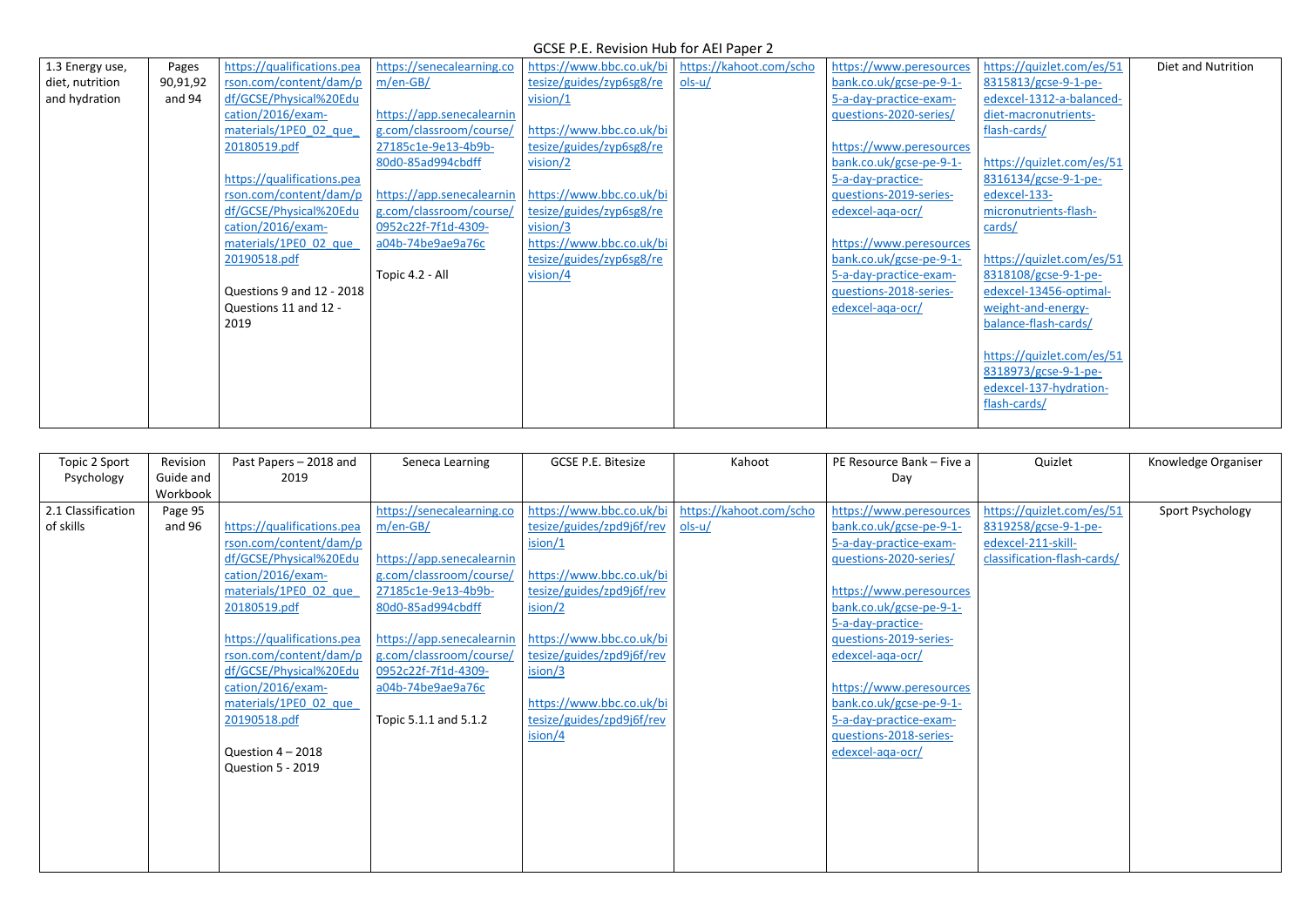| 2.2 The use of          | Page 99  |                            | https://senecalearning.co | https://www.bbc.co.uk/bi | https://kahoot.com/scho | https://www.peresources                     | https://quizlet.com/gb/5  | Sport Psychology |
|-------------------------|----------|----------------------------|---------------------------|--------------------------|-------------------------|---------------------------------------------|---------------------------|------------------|
| goal setting and        | and 100  | https://qualifications.pea | $m/en-GB/$                | tesize/guides/z8byrdm/re | $ols-u/$                | bank.co.uk/gcse-pe-9-1-                     | 15459337/goal-setting-    |                  |
| <b>SMART targets to</b> |          | rson.com/content/dam/p     |                           | vision/1                 |                         | 5-a-day-practice-exam-                      | and-smart-targets-sports- |                  |
| improve and/or          |          | df/GCSE/Physical%20Edu     | https://app.senecalearnin |                          |                         | questions-2020-series/                      | psychology-pe-gcse-91-    |                  |
| optimise                |          | cation/2016/exam-          | g.com/classroom/course/   | https://www.bbc.co.uk/bi |                         |                                             | flash-cards/              |                  |
| performance             |          | materials/1PE0 02 que      | 27185c1e-9e13-4b9b-       | tesize/guides/z8byrdm/re |                         | https://www.peresources                     |                           |                  |
|                         |          | 20180519.pdf               | 80d0-85ad994cbdff         | vision/2                 |                         | bank.co.uk/gcse-pe-9-1-                     |                           |                  |
|                         |          |                            |                           |                          |                         | 5-a-day-practice-                           |                           |                  |
|                         |          | https://qualifications.pea | https://app.senecalearnin |                          |                         | questions-2019-series-                      |                           |                  |
|                         |          | rson.com/content/dam/p     | g.com/classroom/course/   |                          |                         | edexcel-aga-ocr/                            |                           |                  |
|                         |          | df/GCSE/Physical%20Edu     | 0952c22f-7f1d-4309-       |                          |                         |                                             |                           |                  |
|                         |          | cation/2016/exam-          | a04b-74be9ae9a76c         |                          |                         | https://www.peresources                     |                           |                  |
|                         |          | materials/1PE0 02 que      |                           |                          |                         | bank.co.uk/gcse-pe-9-1-                     |                           |                  |
|                         |          | 20190518.pdf               | <b>Topic 5.1.3</b>        |                          |                         | 5-a-day-practice-exam-                      |                           |                  |
|                         |          |                            |                           |                          |                         | questions-2018-series-                      |                           |                  |
|                         |          | Question $7 - 2018$        |                           |                          |                         | edexcel-aga-ocr/                            |                           |                  |
|                         |          | Question 3 and 4 - 2019    |                           |                          |                         |                                             |                           |                  |
| 2.3 Guidance and        | Page 103 |                            | https://senecalearning.co | https://www.bbc.co.uk/bi | https://kahoot.com/scho | https://www.peresources                     | https://quizlet.com/es/51 | Sport Psychology |
| Feedback on             |          | https://qualifications.pea | $m/en-GB/$                | tesize/guides/zcshycw/re | $ols-u/$                | bank.co.uk/gcse-pe-9-1-                     | 8323680/gcse-9-1-pe-      |                  |
| performance             |          | rson.com/content/dam/p     |                           | vision/1                 |                         | 5-a-day-practice-exam-                      | edexcel-2334-types-of-    |                  |
|                         |          | df/GCSE/Physical%20Edu     | https://app.senecalearnin |                          |                         | questions-2020-series/                      | feedback-flash-cards/     |                  |
|                         |          | cation/2016/exam-          | g.com/classroom/course/   | https://www.bbc.co.uk/bi |                         |                                             |                           |                  |
|                         |          | materials/1PE0 02 que      | 27185c1e-9e13-4b9b-       | tesize/guides/zcshycw/re |                         | https://www.peresources                     |                           |                  |
|                         |          | 20180519.pdf               | 80d0-85ad994cbdff         | vision/2                 |                         | bank.co.uk/gcse-pe-9-1-                     |                           |                  |
|                         |          | https://qualifications.pea | https://app.senecalearnin |                          |                         | 5-a-day-practice-<br>questions-2019-series- |                           |                  |
|                         |          | rson.com/content/dam/p     | g.com/classroom/course/   |                          |                         | edexcel-aga-ocr/                            |                           |                  |
|                         |          | df/GCSE/Physical%20Edu     | 0952c22f-7f1d-4309-       |                          |                         |                                             |                           |                  |
|                         |          | cation/2016/exam-          | a04b-74be9ae9a76c         |                          |                         | https://www.peresources                     |                           |                  |
|                         |          | materials/1PE0 02 que      |                           |                          |                         | bank.co.uk/gcse-pe-9-1-                     |                           |                  |
|                         |          | 20190518.pdf               | Topic 5.2.2               |                          |                         | 5-a-day-practice-exam-                      |                           |                  |
|                         |          |                            |                           |                          |                         | questions-2018-series-                      |                           |                  |
|                         |          | Questions 14 (9 marks) -   |                           |                          |                         | edexcel-aga-ocr/                            |                           |                  |
|                         |          | 2019                       |                           |                          |                         |                                             |                           |                  |
|                         |          |                            |                           |                          |                         |                                             |                           |                  |
|                         |          |                            |                           |                          |                         |                                             |                           |                  |
|                         |          |                            |                           |                          |                         |                                             |                           |                  |
|                         |          |                            |                           |                          |                         |                                             |                           |                  |
|                         |          |                            |                           |                          |                         |                                             |                           |                  |
|                         |          |                            |                           |                          |                         |                                             |                           |                  |
|                         |          |                            |                           |                          |                         |                                             |                           |                  |
|                         |          |                            |                           |                          |                         |                                             |                           |                  |
|                         |          |                            |                           |                          |                         |                                             |                           |                  |
|                         |          |                            |                           |                          |                         |                                             |                           |                  |
|                         |          |                            |                           |                          |                         |                                             |                           |                  |
|                         |          |                            |                           |                          |                         |                                             |                           |                  |
|                         |          |                            |                           |                          |                         |                                             |                           |                  |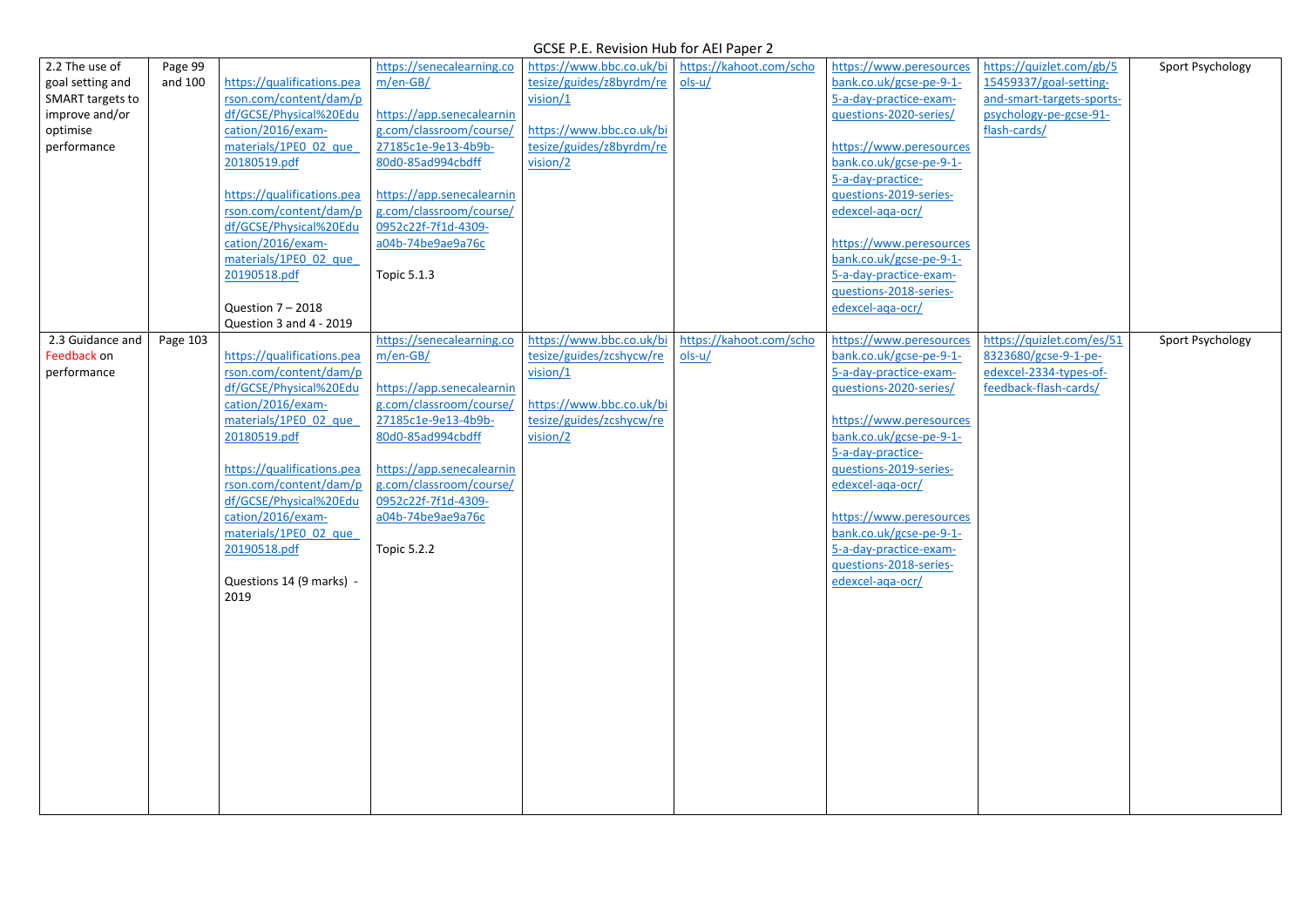| Topic 3 Socio-                    | Revision   | Past Papers - 2018 and                           | Seneca Learning                                | <b>GCSE P.E. Bitesize</b> | Kahoot | PE Resource Bank - Five a | Quizlet                         | Knowledge Organiser |
|-----------------------------------|------------|--------------------------------------------------|------------------------------------------------|---------------------------|--------|---------------------------|---------------------------------|---------------------|
| cultural                          | Guide and  | 2019                                             |                                                |                           |        | Day                       |                                 |                     |
| Influences                        | Workbook   |                                                  |                                                |                           |        |                           |                                 |                     |
| 3.1 Engagement                    | Pages 105, |                                                  | https://senecalearning.co                      | https://www.bbc.co.uk/bi  |        | https://www.peresources   | https://quizlet.com/es/51       |                     |
| patterns of                       | 106 and    | https://qualifications.pea                       | $m/en-GB/$                                     | tesize/guides/zp7wmnb/r   |        | bank.co.uk/gcse-pe-9-1-   | 8325349/gcse-9-1-pe-            |                     |
| different social                  | 107        | rson.com/content/dam/p                           |                                                | evision/1                 |        | 5-a-day-practice-exam-    | edexcel-311-                    |                     |
| groups in physical                |            | df/GCSE/Physical%20Edu                           | https://app.senecalearnin                      |                           |        | questions-2020-series/    | participation-rates-            |                     |
| activity and sport                |            | cation/2016/exam-                                | g.com/classroom/course/                        | https://www.bbc.co.uk/bi  |        |                           | amongst-social-groups-          |                     |
|                                   |            | materials/1PE0 02 que                            | 27185c1e-9e13-4b9b-                            | tesize/guides/zp7wmnb/r   |        | https://www.peresources   | flash-cards/                    |                     |
|                                   |            | 20180519.pdf                                     | 80d0-85ad994cbdff                              | evision/3                 |        | bank.co.uk/gcse-pe-9-1-   |                                 |                     |
|                                   |            |                                                  |                                                |                           |        | 5-a-day-practice-         |                                 |                     |
|                                   |            | https://qualifications.pea                       | https://app.senecalearnin                      | https://www.bbc.co.uk/bi  |        | questions-2019-series-    |                                 |                     |
|                                   |            | rson.com/content/dam/p                           | g.com/classroom/course/                        | tesize/guides/zp7wmnb/r   |        | edexcel-aga-ocr/          |                                 |                     |
|                                   |            | df/GCSE/Physical%20Edu                           | 0952c22f-7f1d-4309-                            | evision/4                 |        |                           |                                 |                     |
|                                   |            | cation/2016/exam-                                | a04b-74be9ae9a76c                              |                           |        | https://www.peresources   |                                 |                     |
|                                   |            | materials/1PE0 02 que                            |                                                | https://www.bbc.co.uk/bi  |        | bank.co.uk/gcse-pe-9-1-   |                                 |                     |
|                                   |            | 20190518.pdf                                     | Topic 6.1.1, 6.1.2, 6.1.3                      | tesize/guides/zp7wmnb/r   |        | 5-a-day-practice-exam-    |                                 |                     |
|                                   |            |                                                  | and 6.1.4                                      | evision/5                 |        | questions-2018-series-    |                                 |                     |
|                                   |            | Question $6 - 2018$ (Data)                       |                                                |                           |        | edexcel-aga-ocr/          |                                 |                     |
|                                   |            | Question                                         |                                                |                           |        |                           |                                 |                     |
| 3.2                               | Pages      |                                                  | https://senecalearning.co                      | https://www.bbc.co.uk/bi  |        | https://www.peresources   | https://quizlet.com/es/51       |                     |
| Commercialisation                 | 108,109    | https://qualifications.pea                       | $m/en-GB/$                                     | tesize/guides/ztqd2p3/re  |        | bank.co.uk/gcse-pe-9-1-   | 8326074/gcse-9-1-pe-            |                     |
| of physical activity<br>and sport | and 110    | rson.com/content/dam/p                           |                                                | vision/1                  |        | 5-a-day-practice-exam-    | edexcel-322-impact-of-          |                     |
|                                   |            | df/GCSE/Physical%20Edu                           | https://app.senecalearnin                      |                           |        | questions-2020-series/    | commercialisation-flash-        |                     |
|                                   |            | cation/2016/exam-                                | g.com/classroom/course/                        | https://www.bbc.co.uk/bi  |        |                           | cards/                          |                     |
|                                   |            | materials/1PE0 02 que                            | 27185c1e-9e13-4b9b-                            | tesize/guides/ztqd2p3/re  |        | https://www.peresources   |                                 |                     |
|                                   |            | 20180519.pdf                                     | 80d0-85ad994cbdff                              | vision/2                  |        | bank.co.uk/gcse-pe-9-1-   | https://quizlet.com/es/51       |                     |
|                                   |            |                                                  |                                                |                           |        | 5-a-day-practice-         | 8325650/gcse-9-1-pe-            |                     |
|                                   |            | https://qualifications.pea                       | https://app.senecalearnin                      | https://www.bbc.co.uk/bi  |        | questions-2019-series-    | edexcel-321-                    |                     |
|                                   |            | rson.com/content/dam/p<br>df/GCSE/Physical%20Edu | g.com/classroom/course/<br>0952c22f-7f1d-4309- | tesize/guides/ztqd2p3/re  |        | edexcel-aga-ocr/          | commercialisation-and-          |                     |
|                                   |            | cation/2016/exam-                                |                                                | vision/3                  |        | https://www.peresources   | media-in-sport-flash-<br>cards/ |                     |
|                                   |            | materials/1PE0 02 que                            | a04b-74be9ae9a76c                              | https://www.bbc.co.uk/bi  |        | bank.co.uk/gcse-pe-9-1-   |                                 |                     |
|                                   |            | 20190518.pdf                                     | Topic 6.2 - All                                | tesize/guides/ztqd2p3/re  |        | 5-a-day-practice-exam-    |                                 |                     |
|                                   |            |                                                  |                                                | vision/4                  |        | questions-2018-series-    |                                 |                     |
|                                   |            | Question 8 - 2018                                |                                                |                           |        | edexcel-aga-ocr/          |                                 |                     |
|                                   |            | <b>Question 13 -2019</b>                         |                                                |                           |        |                           |                                 |                     |
|                                   |            |                                                  |                                                |                           |        |                           |                                 |                     |
|                                   |            |                                                  |                                                |                           |        |                           |                                 |                     |
|                                   |            |                                                  |                                                |                           |        |                           |                                 |                     |
|                                   |            |                                                  |                                                |                           |        |                           |                                 |                     |
|                                   |            |                                                  |                                                |                           |        |                           |                                 |                     |
|                                   |            |                                                  |                                                |                           |        |                           |                                 |                     |
|                                   |            |                                                  |                                                |                           |        |                           |                                 |                     |
|                                   |            |                                                  |                                                |                           |        |                           |                                 |                     |
|                                   |            |                                                  |                                                |                           |        |                           |                                 |                     |
|                                   |            |                                                  |                                                |                           |        |                           |                                 |                     |
|                                   |            |                                                  |                                                |                           |        |                           |                                 |                     |
|                                   |            |                                                  |                                                |                           |        |                           |                                 |                     |